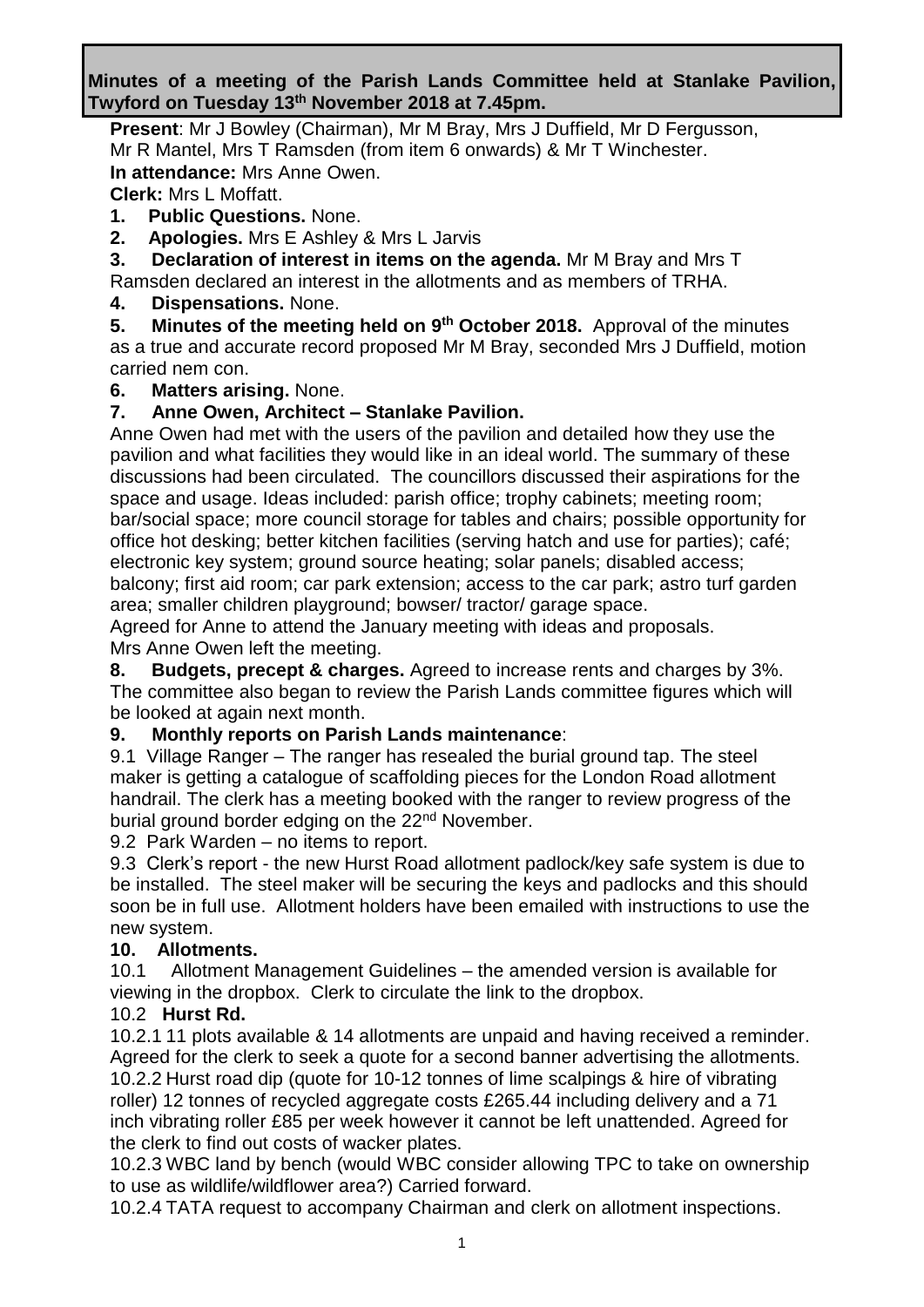Following discussion it was agreed that TATA should come back to the Council with what input they can offer to the inspections.

10.2.5 Allotment holder request that 'No dogs' signs are to be erected on the gates. Agreed that an email would be sent to allotment holders and notices put on the noticeboards reminding allotments holders that dogs are not permitted in the allotments.

10.2.6 Update from Stephen Loyd on tree projects – 3 rowan trees will be planted at the Hurst Road allotments in National Tree Week. They have been donated by a lady in memory of her husband. The rowan tree at Jubilee corner has died and will be cut back with the trunk being used by wildlife and for climbing plants. The Ailanthus tree at Polehampton Close needs its lower branches removing and WBC have been asked to do this.

### **10.4 London Rd.**

10.4.1 2 plots available & all renewals are paid up.

10.4.2 TRHA letter – boundary fence & trees/ivy (quote for replacement concrete posts) Contact has been made with the doctors surgery about fence ownership. A quote will be sought.

10.4.3 Allotment holder – large walnut trees – (quote for walnut trees to be pruned). Meeting with tree surgeon is booked for Friday.

# **11.0 Millennium Garden, Jubilee Corner, Burial Ground & War Memorial.**

11.1 Report on cremations & burial

Jean Elizabeth Goodwin Lillian Margaret Priest Constance Evelyn Tate Michael Robin Hall

11.2 Report on memorials

John Albert Hayman (additional inscription)

11.3 Helpers needed to decorate the Christmas tree  $-$  8am Sunday 2<sup>nd</sup> December. Mr Bray, Mrs Ditcham and Mr Wickendon have volunteered to help.

11.4 Christmas tree lights - £124.73 (notification that its likely to be over budget along with cost of socket - £150 authorised). Noted.

### **12.0 Bell Corner.**

### **13.0 King George V Recreation Ground.**

13.1 Resident gate access (licence to sign). Authorised for the clerk to sign on the Council's behalf. Proposed Mr D Fergusson, seconded Mr T Winchester. Motion carried unanimously.

13.2 CCTV – Clerk to meet with contact and obtain spec. The clerk met with a local cctv company and reviewed the existing cctv. It was thought a number of static cameras would be better than the 3 pan tilt and zoom ones. It is highly likely that the wiring will need to be replaced. Quotes will be sought.

13.3 Tennis club 25 year lease – Mr Abeywardana had suggested that the £950 fee is capped with the council being charged less if the £950 is not met. The tennis club are awaiting a response from Polehampton Charities as to whether they might fund the lease.

13.4 Replacement bins update – the bins have been ordered and the installation is being arranged for a Thursday when the bins have been emptied.

13.5 Parish Lands Management Plan – update for Twyford in Bloom (circulated 18.06.18) Mr Bray and Mrs Ramsden are looking at the plan and will report back in January.

13.6 Aerial runway seat – quote to replace seat and re-tension the cable £943.30. Proposed to approve by Mr T Winchester, seconded Mr M Bray. Motion carried unanimously.

13.7 New line marker £380. Purchase proposed Mr T Winchester, seconded Mr D Fergusson, motion carried unanimously.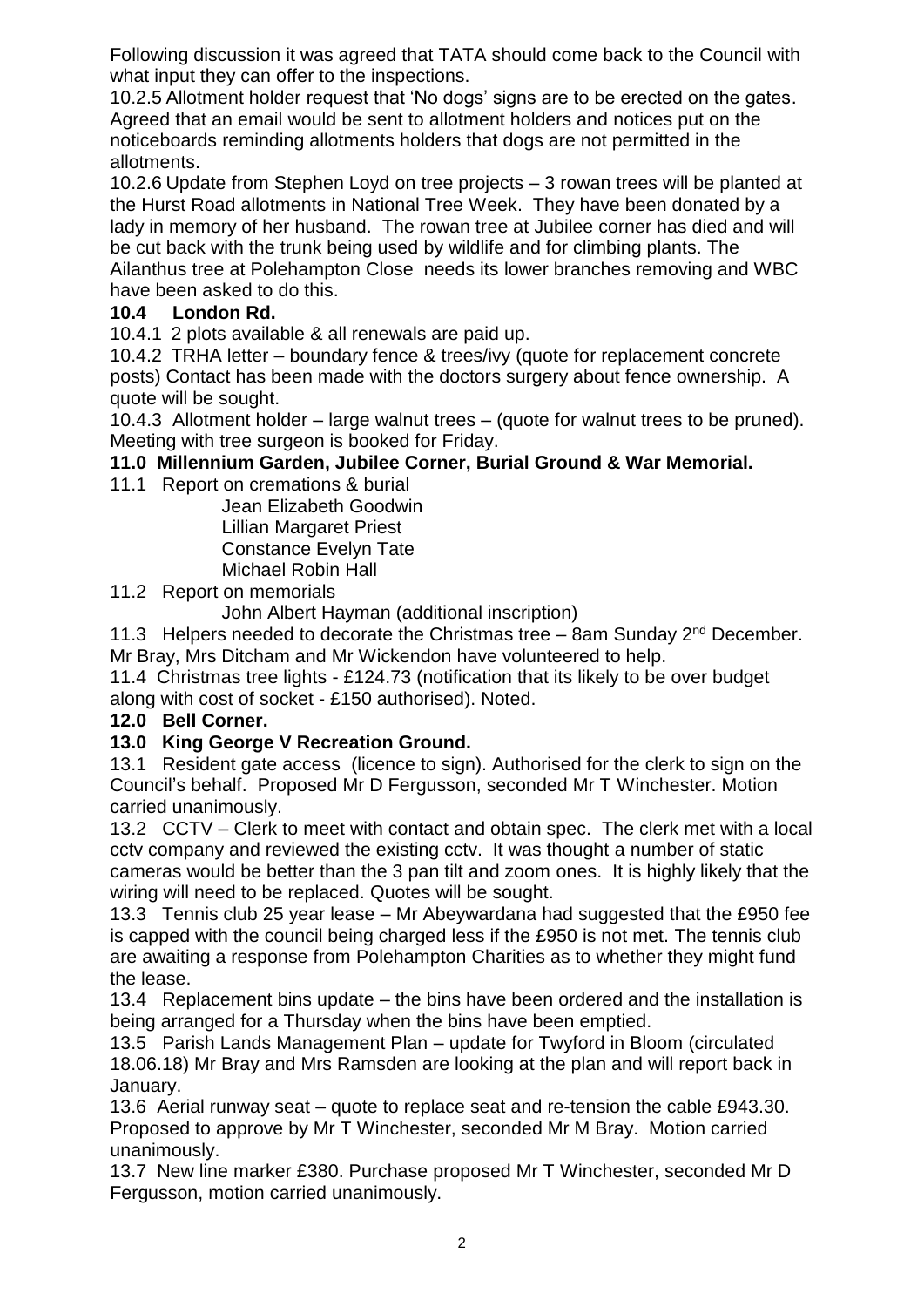13.8 Quote for pitches to be marked up. Twyford Comets would like to commence this with effect from September. Agreed for the Council to continue to pay for the line marker material part and for the Comets fees to be increased by £2025 with effect from September. Proposed Mr D Fergusson, seconded Mr T Winchester, motion carried unanimously.

13.9 Youth Centre request for a drinking fountain. The committee were concerned that the drinking fountain would be very vulnerable to vandalism. The committee suggested that the youth centre contact Polehampton Charities to ask for funding for this project.

13.10 Resident with concrete posts on KGVR side. The clerk has met with the resident and remedial works will be carried out on Saturday 17<sup>th</sup> November.

13.11 Bonfire night booking – Residents reported that Pelhams fair had been cutting branches off the Willow tree. The clerk spoke to Pelhams requesting that Pelhams do not cut branches of the tree in future.

13.12 Tennis Courts (damage by fireworks) – email circulated 05.11.18. Agreed to let the Round Table resolve this.

13.13 Review of signage following the annual risk assessment – email circulated 07.11.18. The Council asked that initially the ranger is asked to clean the signs. Clerk was requested to put together a list of the signs with missing lettering to arrange a quote for their replacement.

13.14 To note submission of the Annual Charity return – King Georges Field Twyford. Noted.

13.15 Donkey Derby use of field request – 2/6/19. Approved.

### **14.0 Stanlake Meadow.**

14.1 Shared Access – Telecom proposal (information circulated 29.06.18) The committee felt that the financial proposal was not realistic. Clerk instructed to respond to this effect.

14.2 To consider security following break ins – rising bollards / cctv (quote circulated 10.10.18). Carried forward.

14.3 Information following Shaun Virtue Visit . Carried forward.

14.4 Solicitor invoice – traveller encampment £1,232.50. Proposed Mrs T Ramsden, seconded Mr M Bray to **RECOMMEND to Full Council** payment of the invoice. Motion carried unanimously.

14.5 Tree risk assessment – quote to cover both allotment sites, both recreation grounds, burial ground & Jubilee Corner (quote) Carried forward.

# **15.0 Stanlake Pavilion.**

15.1 Pavilion Extension – dealt with under item 7.

15.2 Colleton School Lease (JJ/DF) – circulated to Mrs J Duffield 18.06.18 Suggestion to start afresh and seek the views of Mr R Abeywardana.

15.3 Colleton School Lease 2018/19. Proposed Mr D Fergusson, seconded Mrs T Ramsden for the clerk to sign the 1 year lease with The Colleton on the Council's behalf. Motion carried unanimously.

**16.0 Risk Assessments (Stanlake).** Awaiting circulation.

**17.0 Council three priorities (as requested by WBC) – one drive link circulated 24.10.18.** Three priorities agreed to be 1- Clean green and enjoyable spaces, 2-

Impact of development, 3 - Sustainable towns and parishes.

# **18.0 Correspondence –**

18.1 Fire Safety training & Emergency Rest Centres 8th November (circulated 04.10.18). Noted.

18.2 TVERC - Creating online ID resources with FSC Identikit, 26th November (circulated 29.10.18). Noted.

18.3 Resident correspondence – soil debris on grave. Noted.

18.4 Resident correspondence – dead tree stump – path behind Catholic Church. Noted.